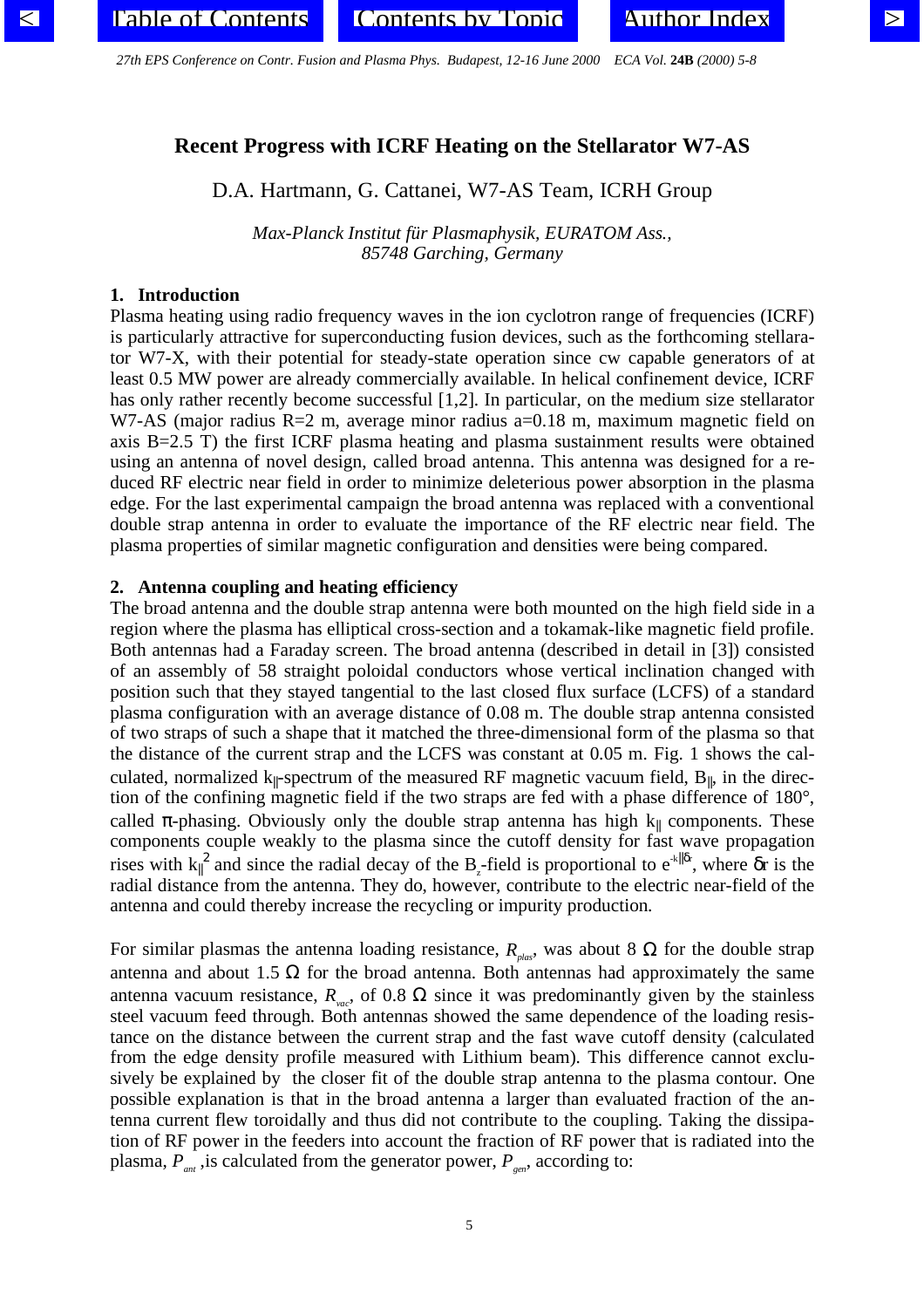*27th EPS CCFPF 2000; D.A. Hartmann et al. : Recent Progress with ICRF Heating on the Stellarator W7-AS* 

$$
P_{ant} = \frac{R_{plas} - R_{vac}}{R_{plas}} P_{gen}
$$

Because of the good voltage standoff of the broad antenna system and the high antenna loading of the double strap antenna system the power was limited by the maximum generator power of 1.1 MW in both cases. However, because of the large difference in antenna loading only a maximum of 500 kW of power could be launched into the plasma with the broad antenna, compared to 900 kW with the double strap antenna. The heating efficiency, η, is experimentally determined by heating a target plasma with ICRF and calculating the ratio of power that can account for the observed increase in diamagnetic energy, ∆*W*, based on the established power scaling of the energy confinement time and the launched ICRF power, *Pant* . For W7-AS this is approximately given by:

$$
\eta \approx \frac{P_o}{P_{ant}}[(\frac{W_0 + \Delta W}{W_0})^{2.2} - 1],
$$

where  $P_0$ ,  $W_0$  are power and energy of the target plasma.

The best heating scenario for comparing the two antennas is second harmonic hydrogen heating since the carbon tiles of the inner limiters constitute large reservoirs of hydrogen which make it difficult to obtain conditions of low hydrogen concentration, e.g. for hydrogen in deuterium minority heating. Fig.2 shows the measured heating efficiency of both, the broad antenna and the double strap antenna versus launched ICRF power for second harmonic heating at a generator frequency of 38 MHz and a magnetic field on axis of 1.25 T. Obviously within the launched power range that was accessible for both antennas they had the same heating efficiency of about 70%. Only at the highest powers with the double strap antenna a degradation is noticeable. Since second harmonic hydrogen heating increases the perpendicular energy of hydrogen it is likely that this decrease in efficiency is due to loss of fast hydrogen with energies above 30 keV. The increase of bolometric radiation, which in the given temperature range is a measure of the impurity accumulation, shows the same increase with launched power, i.e. for the given conditions, particularly of a boronized machine, the different near fields of the antenna do not affect the heating efficiency. However, there is a difference in RF induced recycling. The increase in H-radiation and the ensuing increase in plasma density was much larger with the double strap antenna than with the broad antenna. So ICRF sustained plasmas were terminated by a radiation collapse caused by the constant increase of density. The rate of density increase was larger if the hydrogen resonance was moved from on-axis to off-axis heating. This is in qualitative agreement with a concurrent decrease in the estimated single pass absorption from 25% to 15%. The situation was even worse for a generator frequency of 74 MHz and a magnetic field of  $B_0=2.5$  T which was only done with the double strap antenna. Heating was always accompanied by an even stronger density increase in concordance with an estimated single pass absorption of 8% only.

For plasmas consisting of a mixture of hydrogen and deuterium we term minority heating, D(H), the situation where both the hydrogen resonance and the two ion hybrid resonance are inside of the plasma (for hydrogen concentrations less than 10%) and we term mode conversion, D/H, the situation where only the two ion hybrid resonance is inside of the plasma (for hydrogen concentrations between 20 and 40% and for a generator frequency of 34 MHz). The heating efficiencies of both scenarios, shown in Fig. 2, are comparable for both the broad antenna and the double strap. Similarly there is no significant difference in the increase of the bolometric radiation with RF power. For launched RF powers above about 500 kW there is a marked decrease in heating efficiency in the minority heating scenario. Simultaneously saturation of the measured hydrogen tail temperature and a sharply increased signal of lost ions is observed [4]. Thus it can again be concluded that the decrease in heating efficiency is due to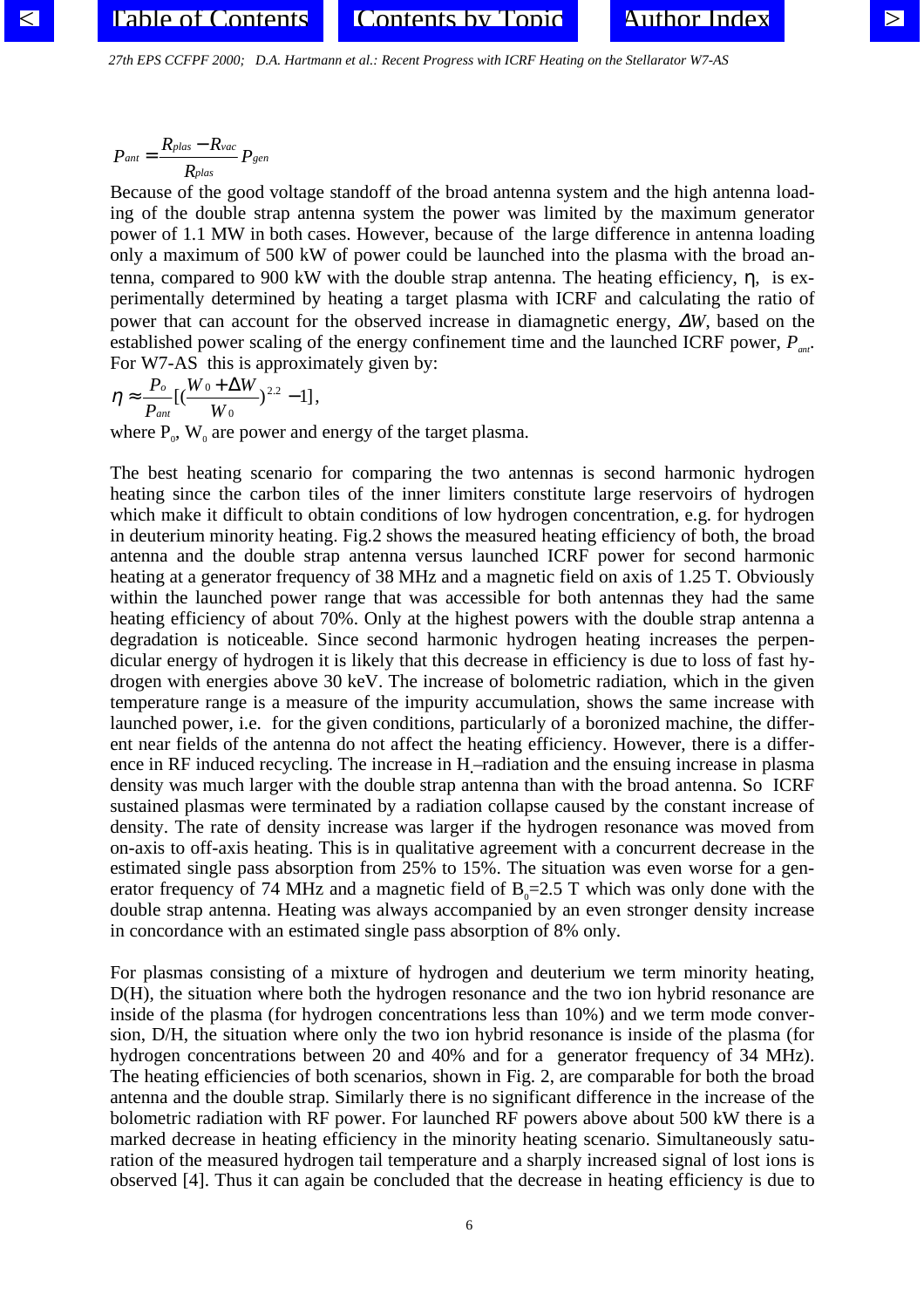*27th EPS CCFPF 2000; D.A. Hartmann et al. : Recent Progress with ICRF Heating on the Stellarator W7-AS* 

orbit loss effects. For the mode conversion scenario, on the other hand, where the launched fast wave converts to an ion-Bernstein wave near the two ion hybrid resonance which then is damped by electrons propagating parallel to the confining magnetic field, only a weak degradation was observed within the range of launched RF power. Using minority or mode conversion heating it was possible with either antenna to sustain the plasma under steady-state conditions with ICRF alone.

## **3. Magnetic beach heating**

In W7-AS the possibility to independently feed different sets of field coils allows the realization of a magnetic field configuration where the field decreases toroidally away from the antenna. Fig. 3 shows the horizontal cross-section of the vacuum mod B contour lines in a half module of the W7-AS field for such a magnetic mirror configuration together with the location of the hydrogen resonance, mode conversion layer and associated cutoff calculated for a hydrogen concentration of 30% and a generator frequency of 34 MHz. When the launched fast wave propagates towards the mode conversion zone the group velocity perpendicular to the mode conversion layer approaches zero such that the fast wave can propagate toroidally towards decreasing magnetic field. Approaching the hydrogen resonance it is converted into a slow wave (shear Alfvèn wave). The slow wave finally is strongly damped on hydrogen via cyclotron damping [5]. In the original experiments on magnetic beach heating no mode conversion zone was necessary and the slow wave could be excited at the plasma periphery because of the low density and the radially constant magnetic field [6]. For the W7-AS situation substantial heating of an ECRH target plasma and plasma sustainment with ICRF alone are possible. For an ECRH target plasma the increase in the hydrogen temperature is larger than the increase in the electron temperature which is an indication of direct hydrogen heating. In the ICRF stand alone plasma the hydrogen temperature is higher than both the electron temperature and deuterium temperature. No heating is observed if the hydrogen concentration is too high so that the mode conversion layer is no longer in the core plasma. No fast hydrogen is observed if the magnetic mirror is reduced and the hydrogen resonance is no longer inside of the plasma.

For the magnetic mirror configuration one expects some competition between mode conversion heating and direct hydrogen heating. We define the mirror ratio to be the ratio of the minimum magnetic field in front of the antenna,  $B_{36}$ , to the maximum magnetic field at the end of one module,  $B_{0}$ , (comp. Fig. 3). In Fig.4 the ratio of the measured electron to hydrogen temperature is plotted versus mirror ratio (abscissa) and distance of the mode conversion layer from the plasma center (ordinate). Lowering the hydrogen concentration, i.e. shifting the mode conversion layer towards the plasma center, favors electron heating; lowering the mirror ratio, i.e. shifting the cyclotron layer in the maximum B region towards the center, favors hydrogen heating.

### **4. Conclusions**

Both antennas show about the same heating efficiency for all the known ICRF heating schemes available on W7AS. The only substantial difference is the wall recycling which is increased when the double strap antenna is used for second harmonic heating. For hydrogen, deuterium plasmas the location of the mode conversion layer is of crucial importance for the heating performance of both antennas. For two component plasmas no heating is observed if the mode conversion layer is not inside the plasma. It seems likely, that earlier experiments with a low field side double strap antenna were not successful also because the mode conversion was outside the plasma and the weak absorption allowed for increased RF induced wallsputtering. The ICRF antennas of W7-X are foreseen for the low field side. For this device second harmonic hydrogen heating is a promising scenario since density control will pose less